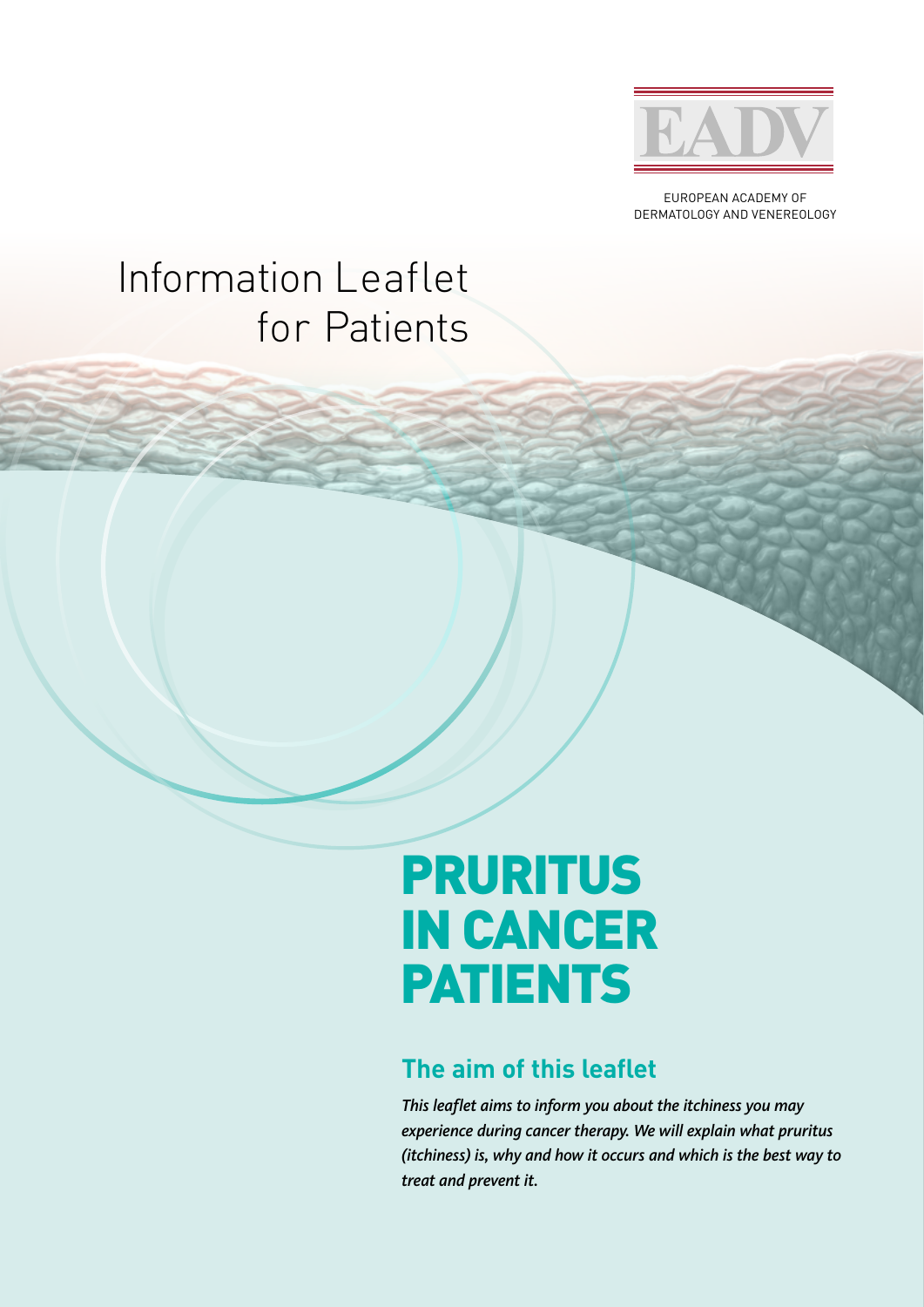### **PRURITUS IN CANCER PATIENTS**

#### What is pruritus?

Pruritus is an unpleasant sensation that causes the desire to scratch in order to obtain relief. The manifestation of itching can be a sign of several conditions (skin and general) and can be linked to the intake of drugs. Pruritus can be persistent, or intermittent, localized in specific parts of the body, or more diffuse. In case of chronic pruritus, the symptom lasts longer than 6 weeks. Both, acute and chronic pruritus can severely disturb sleep and quality of life. If pruritus appears, or persists, despite the applied preventive measures (see below), it is necessary to consult a dermatologist.

#### Who is affected by pruritus?

Pruritus can affect people of any age, from children to elderly individuals. It can be a sign of various conditions: contact allergies, food intolerances, dermatitis, kidney and liver diseases, endocrine changes, cancers, infectious diseases, neurological diseases and psychiatric disorders. In some cases, itching can be also related to drugs. Medications used to treat cancer may often induce pruritus.

#### Why patients treated for cancer have pruritus?

Cancer patients may be affected by itching as a result of the cancer/ neoplasm per se, associated dry skin or due to the anticancer drugs intake. Up to 50% of the people treated for cancer may experience pruritus related to their oncologic medication. In case of itching due to anticancer therapy, the mechanism of onset depends on the drug (chemotherapy, target therapy, endocrine therapy or immunotherapy).

#### How does pruritus appear, and what are the signs and symptoms?

When pruritus is attributed to anticancer drugs, it can occur without any other noticeable changes on your skin. However, repeated scratching can damage your skin and may cause:

- Excoriations and bleeding
- raised thick red areas (lichenification)
- crusts (scabs)
- bumps
- infections

You may feel itch all over your body or at a specific area. The itching can be mild to severe, affecting the every-day activities and your sleep.

Sometimes itching can be associated with other skin reactions to anticancer drugs, such as eczema, psoriasis, urticaria (hives) or xerosis (dry skin). In this case, you may notice on your skin abnormal-looking areas, such as scaly patches, redness, blisters or bullae.

#### How is pruritus treated?

Prevention, early recognition and treatment of pruritus induced by anticancer drugs are important to ensure an unimpeded anticancer therapy, avoiding dose modification or discontinuation.

Since the underlying cause of pruritus is the oncologic drug, the therapeutic efforts do not aim to elimination of the cause but to symptomatically relief you. It is also essential to correct dry skin if it is present.